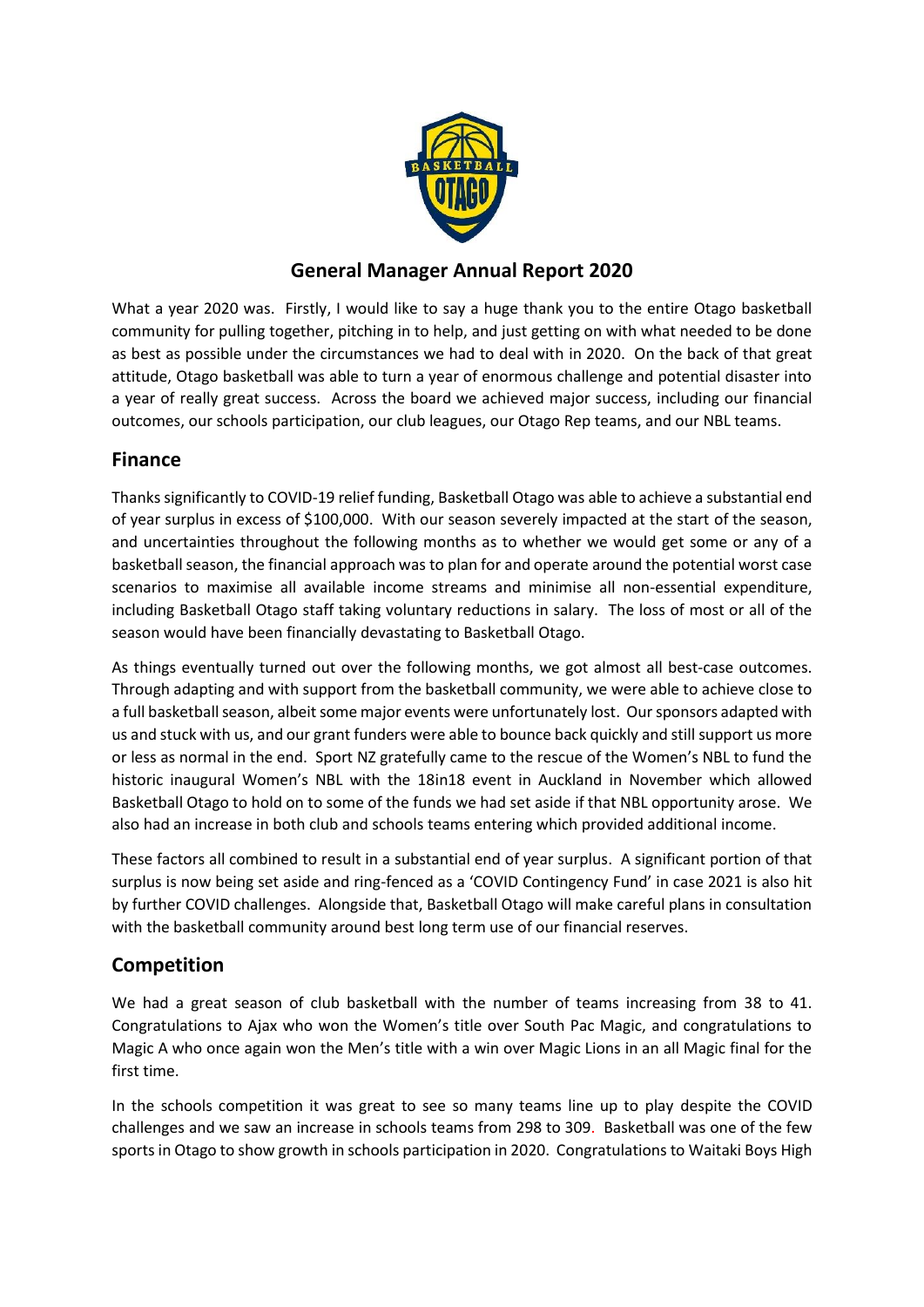School who won the Boys Premier title in the final against Otago Boys High School, and congratulations to Otago Girls High School who won a nail biting final against Kavanagh College.



Also congratulations to Otago Boys High School who qualified for the Schools Nationals, but unfortunately the Nationals had to be cancelled due to COVID. Thank you to Nicki Paterson and the Otago Secondary Schools Sports Association for their help and guidance through all of the various competitions and events.

### **Representative**

The representative season was unfortunately badly impacted by COVID. The Under 13, Under 19, and Under 23 events unfortunately were not able to go ahead. However, the Under 15 and Under 17 events were able to be held and Otago achieved some great results. Top of the list was our Girls Under 15 team who lost only one game all tournament (to the eventual champions Waikato) and prevailed in a dramatic over-time win to grab the Bronze Medal.



Our Girls Under 17 team also did exceptionally well to make the semi-finals, and these results bode well for the future of women's basketball in Otago. The Boys Under 15 team also played strongly to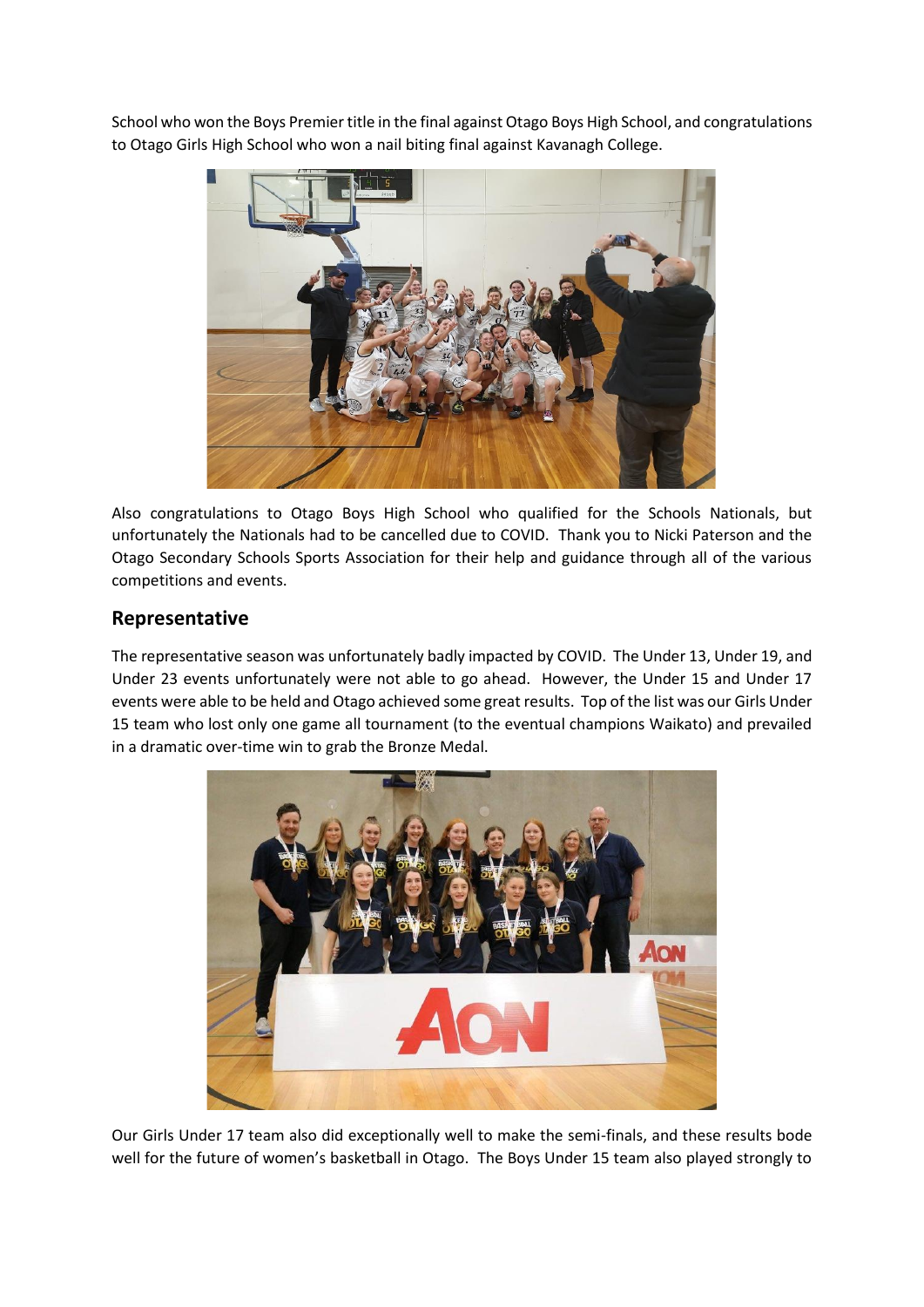make the quarterfinals. A huge thank you to all the coaches, managers and everyone else who helped to make that happen

#### **NBL**

What a year it was for Otago in the NBL! Huge congratulations to the Otago Nuggets franchise who were not even supposed to be playing NBL in 2020. On the back of COVID, a unique opportunity arose out of the blue and the Nuggets franchise worked at record pace to be able to pull together plans and finances to allow the Otago Nuggets to be reformed after 5 years out of the NBL, and to enter into the modified 'Sal's NBL Showdown' in Auckland. What a return to the NBL it was for the Nuggets! The Nuggets captured the hearts of Otago and the whole country with what was a fairy-tale sporting story as they surged into the Grand Final and then pulled out that epic nail biting win to clinch the Nuggets first ever NBL title.



Congratulations to the Nuggets board and to General Manager Angela Ruske who worked so hard to pull it together at such short notice. Congratulations also to Head Coach Brent Matehaere whose style, passion, and expertise was tailor made for the circumstances. Congratulations to the rest of the Nuggets support team, and of course congratulations to the team who held firm under white hot pressure to deliver one of the great moments in the history of Otago sport.

In the Women's game it was a watershed year for women's basketball in New Zealand, and an outstanding performance by the Otago Gold Rush. For the first time in NZ basketball, the women's national competition was elevated to full NBL status alongside the men as part of an overall Sal's NBL, and featured on live, prime time television. It was a huge breakthrough moment for women's basketball in NZ. Like for the Nuggets, COVID provided a positive opportunity for the Otago Gold Rush. When a young and inexperienced squad began training in February for an April campaign, they probably were not quite ready to compete strongly enough at that level. But COVID turned a 6 week preparation into a 9 month long preparation. It was exactly what the squad needed at that time. Post lockdown they continued to train and prepare every week through to the modified 18in18 format in Auckland in late November, and they turned up fit, focussed, and fired up.

The Gold Rush embraced the breakthrough moment this was for women's basketball and on the back of consecutive wins over Wellington, Auckland, and Canterbury, the smallest franchise in the NBL surged into the semi-finals. Despite leading for almost all of their dramatic semi-final against the Waikato Wizards, unfortunately the game just slipped away from the Gold Rush in the final seconds.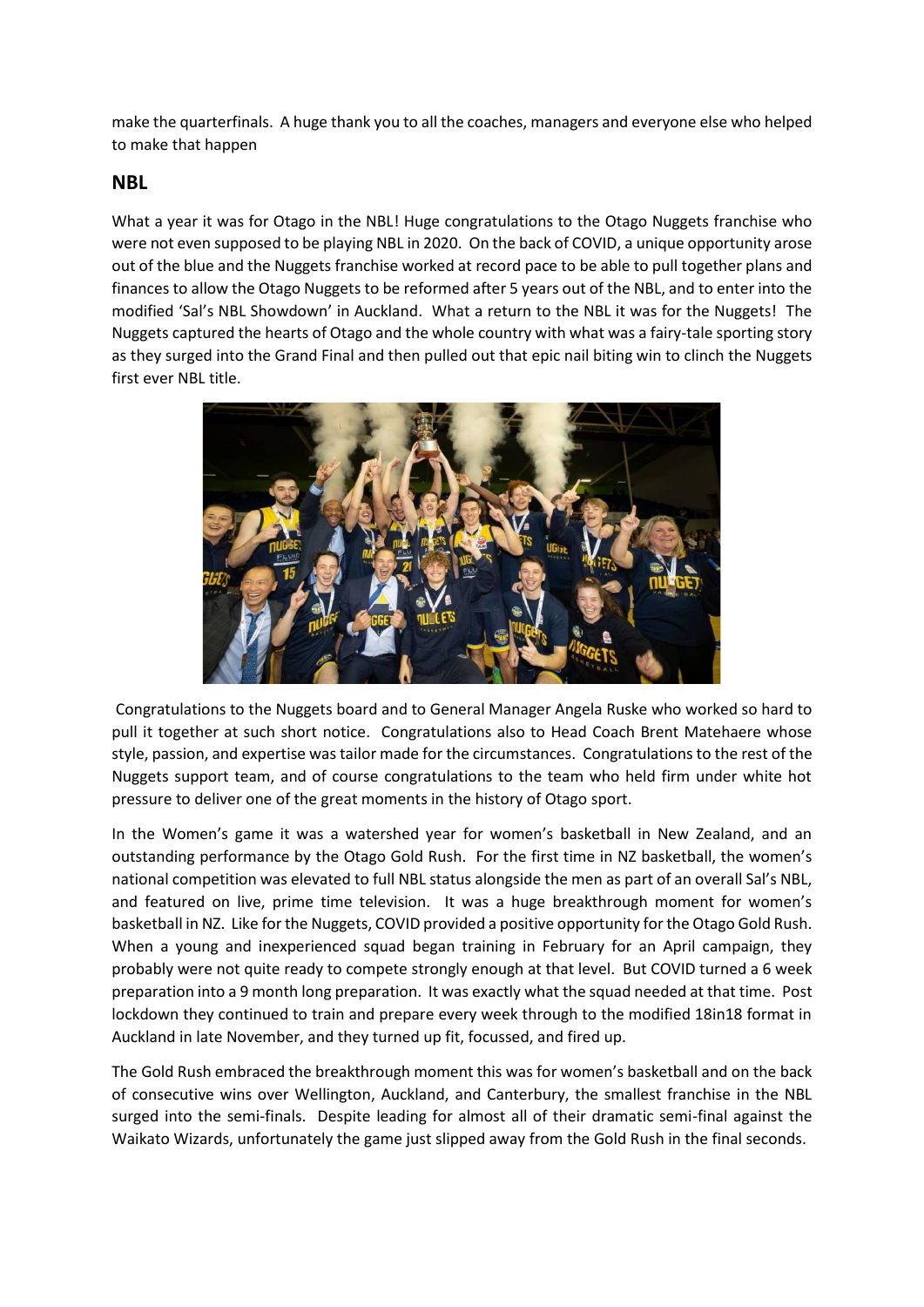However, like the Nuggets, the Gold Rush captured the hearts of those watching the inaugural Women's NBL and the Gold Rush scooped the Women's NBL Awards. Congratulations to Zoe Richards who was named in the NBL All Star 5, Gavin Briggs who was named NBL Coach of Year, Te Arora Sopoaga who was named NBL Young Player of the Year, and the Gold Rush also won the NBL Social Media Award.



A huge thank you to our Gold Rush supporting partners Firebrand, Target Accounting, and Otago Community Trust who all stuck with the Gold Rush through 2020 despite great uncertainty about what would be happening and despite the Gold Rush not having any home games.

In an exciting development in NZ basketball, 2020 saw the introduction of the Schick 3x3 Cup. An exciting, fast and furious brand of basketball which was also a big hit on live prime time Sky Sports as 10 men's teams and 10 women's teams from across the country gathered in Invercargill for a 3 day 3x3 shoot out. It is basketball's equivalent of T20 cricket and 7s rugby with 10 minute games of fast, furious, and physical action. The Nuggets and the Gold Rush both entered teams and performed well. The Gold Rush making the semi-finals where they lost narrowly to Harbour, and the Nuggets finishing strongly to finish 5<sup>th</sup>.

## **Partners & Supporters**

Once again I would like to say a huge thank you to everyone who supported and helped Otago basketball to survive and thrive in 2020. Thank you to our sponsors, Firebrand, Target Accounting, Stirling Sports, and Finance NZ. Thank you to our grant funders for sticking with us; Otago Community Trust, Bendigo Valley, Lion Foundation, Southern Trust, Air Rescue, and CERT, as well as Sport Otago. Thank you also to Basketball NZ who took some significant financial hits on behalf of the Associations to help keep the Associations afloat when things were looking the most bleak.

As always, a huge thank you to all of our volunteers and helpers who pitched in to help organise teams and events. Without this help from our volunteers we would not have a sport.

One partner who deserves a special thank you and an enormous thank you from everyone in Otago basketball and Otago sport for 2020 is the Edgar Centre team. Blair Crawford and his team had an enormously challenging year in 2020 to try to keep sport going at the centre as best as possible under hugely challenging circumstances. To keep sport going at the Edgar Centre right through Level 2 conditions through the back half of the basketball season required a military operation from the staff. The easy solution would have been to say it's too hard, but they committed to finding the required solutions that allowed sport to continue the way it did at the level it did. It is what saved our 2020